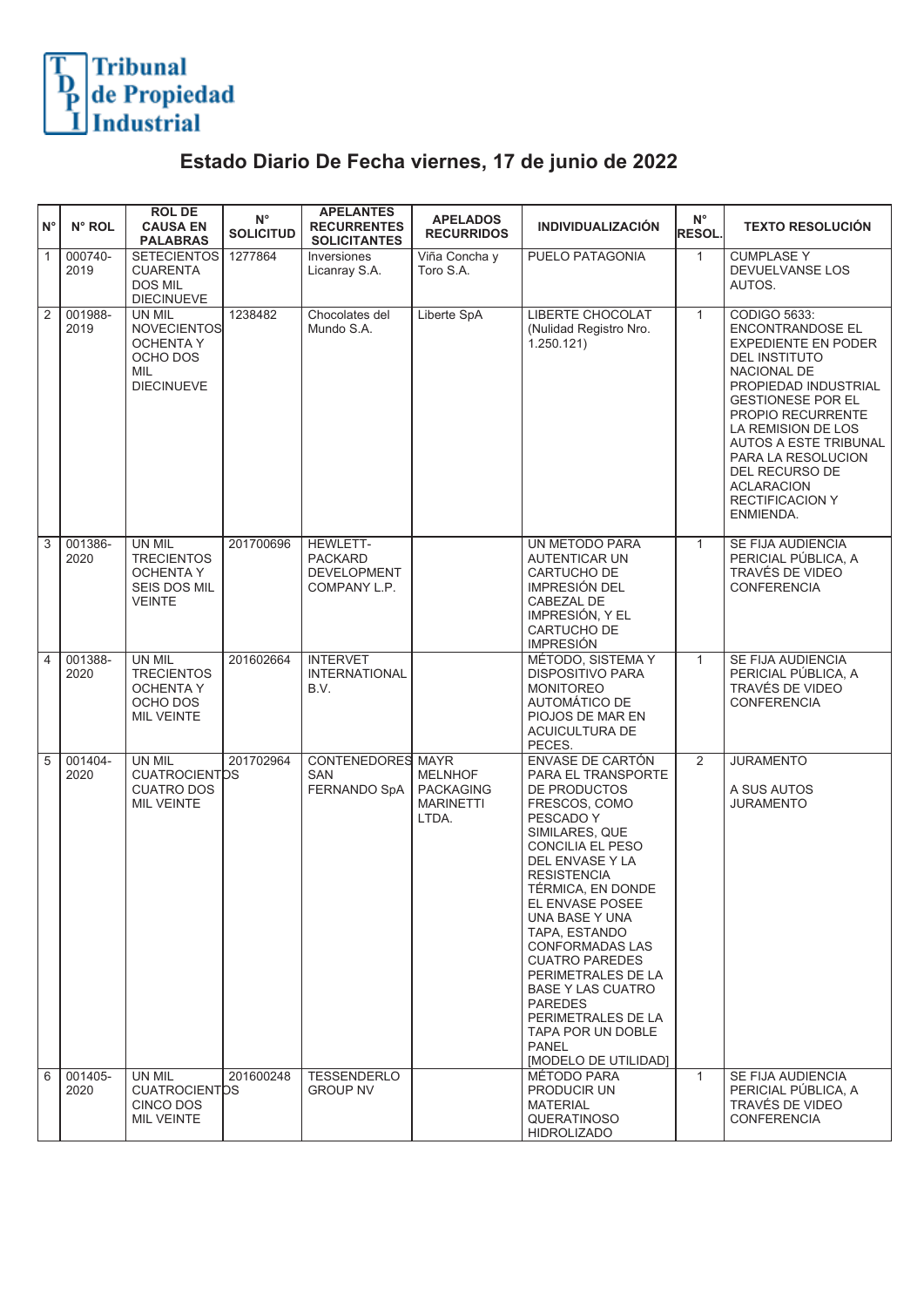| $N^{\circ}$     | N° ROL             | <b>ROL DE</b><br><b>CAUSA EN</b><br><b>PALABRAS</b>                                         | $\mathsf{N}^\circ$<br><b>SOLICITUD</b> | <b>APELANTES</b><br><b>RECURRENTES</b><br><b>SOLICITANTES</b>                    | <b>APELADOS</b><br><b>RECURRIDOS</b> | <b>INDIVIDUALIZACIÓN</b>                                                                                                                                                                                                                                                                                                                                                                                                                         | $N^{\circ}$<br><b>RESOL.</b> | <b>TEXTO RESOLUCION</b>                                                                                                                                                                                               |
|-----------------|--------------------|---------------------------------------------------------------------------------------------|----------------------------------------|----------------------------------------------------------------------------------|--------------------------------------|--------------------------------------------------------------------------------------------------------------------------------------------------------------------------------------------------------------------------------------------------------------------------------------------------------------------------------------------------------------------------------------------------------------------------------------------------|------------------------------|-----------------------------------------------------------------------------------------------------------------------------------------------------------------------------------------------------------------------|
| $\overline{7}$  | 001452-<br>2020    | UN MIL<br><b>CUATROCIENTDS</b><br><b>CINCUENTA Y</b><br><b>DOS DOS MIL</b><br><b>VEINTE</b> | 201801679                              | THYSSENKRUPP<br><b>INDUSTRIAL</b><br><b>SOLUTIONS AG</b><br>y thyssenkrupp<br>AG |                                      | <b>INSTALACIÓN DE</b><br>TRITURACIÓN Y<br>ELEMENTO DE<br>PROTECCIÓN AL<br>DESGASTE, CUYA<br>COLOCACIÓN ES EN<br>LA ESCOTADURA DE<br>LA SUPERFICIE DE<br>UNA SUPERFICIE DE<br>DESGASTE DE UNA<br>INSTALACIÓN DE<br>TRITURACIÓN,<br><b>COMPRENDE UN</b><br>ELEMENTO DE<br>PROTECCIÓN FRENTE<br>AL DESGASTE CON<br>PARTÍCULAS DE UN<br><b>MATERIAL DE ALTA</b><br><b>RESISTENCIA AL</b><br><b>DESGASTE</b><br><b>INCRUSTADAS EN EL</b><br>MATERIAL. | 2                            | <b>JURAMENTO</b><br>A SUS AUTOS<br><b>JURAMENTO</b>                                                                                                                                                                   |
| $\sqrt{8}$      | 001590-<br>2020    | UN MIL<br><b>QUINIENTOS</b><br><b>NOVENTA</b><br>DOS MIL<br><b>VEINTE</b>                   | 201602431                              | <b>ORICA</b><br><b>INTERNATIONAL</b><br>PTE LTD                                  | <b>DYNO NOBEL</b><br>INC.            | APARATO, SISTEMA Y<br>MÉTODO PARA<br><b>VOLADURAS</b>                                                                                                                                                                                                                                                                                                                                                                                            | $\mathbf{1}$                 | C/2022/005632<br>AGRÉGUESE A SUS<br>AUTOS COMPROBANTE<br>DE TRANSFERENCIA<br>POR HONORARIO<br><b>PERICIAL</b>                                                                                                         |
| $\overline{9}$  | 000205-<br>2021    | <b>DOSCIENTOS</b><br>CINCO DOS<br>MIL VEINTE Y<br><b>UN</b>                                 | 1231-13                                | <b>BOEHRINGER</b><br><b>INGELHEIM</b><br><b>INTERNATIONAL</b><br><b>GMBH</b>     |                                      | "ANTICUERPO ANTI IL-<br>23p19 O SU<br>FRAGMENTO DE<br>UNION A ANTIGENO:<br>POLINUCLEOTIDO QUE<br>LO CODIFICA:<br><b>COMPOSICION</b><br><b>FARMACEUTICA QUE</b><br>LO COMPRENDE; Y SU<br>USO PARA TRATAR<br><b>DIVERSAS</b><br>ENFERMEDADES.<br>(Registro Nro. 58.118)"                                                                                                                                                                           | $\mathbf{1}$                 | NO HABIENDOSE<br>NOTIFICADO LA<br>RESOLUCION DE FECHA<br>03-06-2022, EN LA<br>REFERIDA FECHA POR<br>ESTADO DIARIO,<br>PROCEDASE A SU<br>NOTIFICACION<br>CONJUNTAMENTE CON<br>LA PRESENTE<br>RESOLUCION.               |
| 10 <sup>1</sup> | 000206-<br>2021    | <b>DOSCIENTOS</b><br>SEIS DOS MIL<br><b>VEINTE Y UN</b>                                     | 2954-14                                | <b>BOEHRINGER</b><br><b>INGELHEIM</b><br><b>INTERNATIONAL</b><br>GMBH            |                                      | <b>COMPOSICION</b><br><b>FARMACEUTICA QUE</b><br><b>CONTIENE</b><br>ANTICUERPOS ANTI-IL-<br>23P19 Y SUS USOS.<br>(Registro Nro. 60.525)                                                                                                                                                                                                                                                                                                          | $\mathbf{1}$                 | NO HABIENDOSE<br>NOTIFICADO LA<br><b>RESOLUCION DE FECHA</b><br>03-06-2022, EN LA<br>REFERIDA FECHA POR<br>ESTADO DIARIO,<br>PROCEDASE A SU<br><b>NOTIFICACION</b><br>CONJUNTAMENTE CON<br>LA PRESENTE<br>RESOLUCION. |
|                 | 11 000031-<br>2022 | <b>TREINTA Y</b><br>UN DOS MIL<br><b>VEINTEY</b><br><b>DOS</b>                              | 1372828                                | <b>RENO CHILE</b><br>S.A.                                                        | <b>BIOTEC CHILE</b><br>S.A.          | <b>SANICARE</b>                                                                                                                                                                                                                                                                                                                                                                                                                                  | $\mathbf{1}$                 | DEJA SIN EFECTO<br><b>DECLARACION DE</b><br>INHABILIDAD. TRASLADO                                                                                                                                                     |
|                 | 12 000699-<br>2022 | <b>SEISCIENTOS</b><br>NOVENTA Y<br><b>NUEVE DOS</b><br>MIL VEINTE Y<br><b>DOS</b>           | 1433468                                | PAULO ANDRÉS<br>SEPÚLVEDA<br><b>PRIETO</b>                                       |                                      | AUTODESPIDO.COM                                                                                                                                                                                                                                                                                                                                                                                                                                  | $\mathbf{1}$                 | A LA PRESENTACION DE<br>FECHA 16-06-2022<br>CODIGO C/2022/005641. A<br>LO PRINCIPAL: COMO SE<br>PIDE AL SE HACE PARTE.<br>AL PRIMER OTROSI:<br>COMO SE PIDE A LA<br>SOLICITUD DE<br>ALEGATOS.<br>AUTOS EN RELACION.   |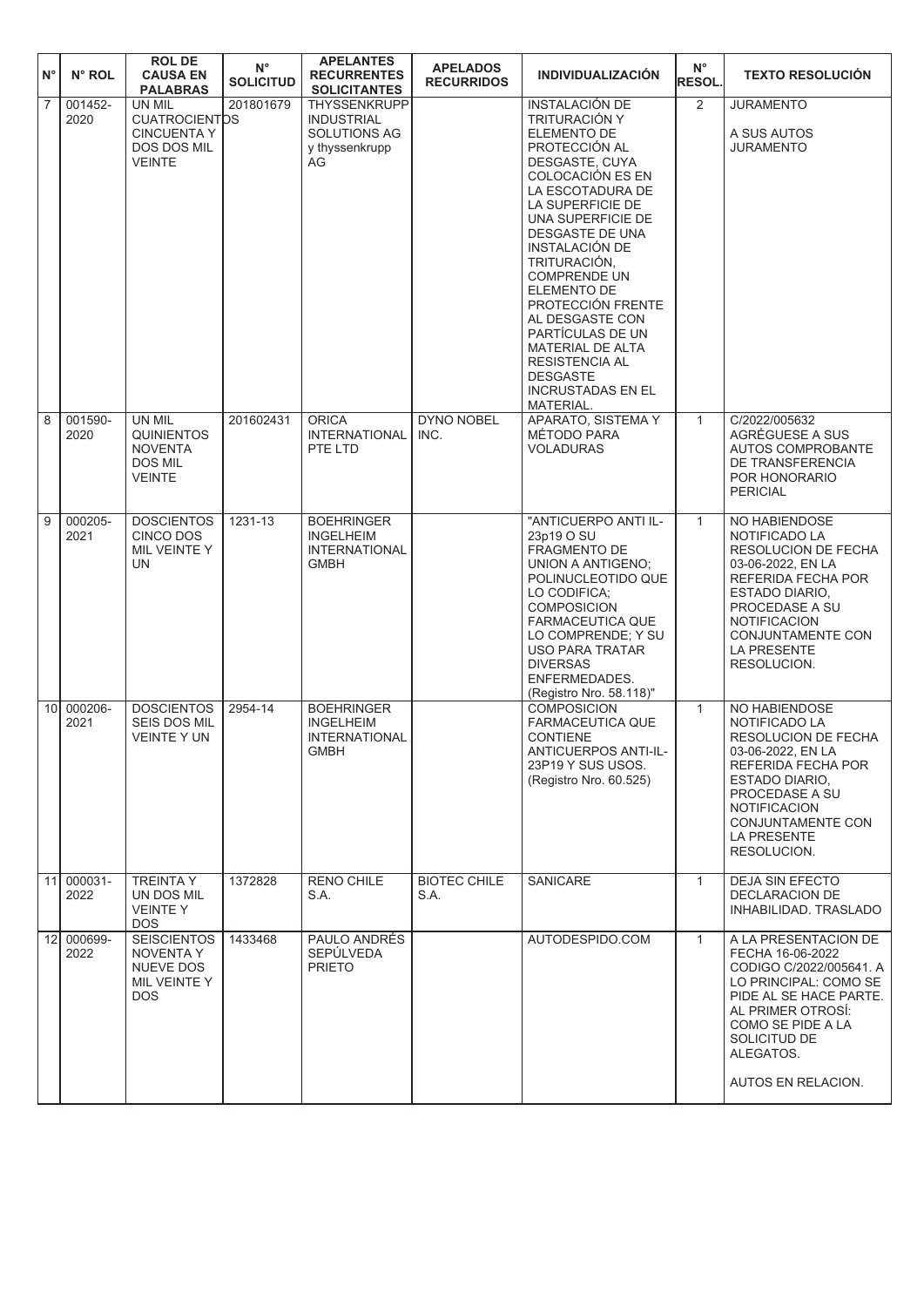| N°              | N° ROL             | <b>ROL DE</b><br><b>CAUSA EN</b><br><b>PALABRAS</b>                                            | $N^{\circ}$<br><b>SOLICITUD</b> | <b>APELANTES</b><br><b>RECURRENTES</b><br><b>SOLICITANTES</b> | <b>APELADOS</b><br><b>RECURRIDOS</b> | <b>INDIVIDUALIZACIÓN</b>                                                                                                                                                                                                                                 | $N^{\circ}$<br><b>RESOL.</b> | <b>TEXTO RESOLUCIÓN</b>                                                                                                                                                                                             |
|-----------------|--------------------|------------------------------------------------------------------------------------------------|---------------------------------|---------------------------------------------------------------|--------------------------------------|----------------------------------------------------------------------------------------------------------------------------------------------------------------------------------------------------------------------------------------------------------|------------------------------|---------------------------------------------------------------------------------------------------------------------------------------------------------------------------------------------------------------------|
| 13              | $000701 -$<br>2022 | <b>SETECIENTOS</b><br>UN DOS MIL<br><b>VEINTEY</b><br><b>DOS</b>                               | 1465102                         | <b>MARLENE IDE</b><br><b>DUFEU</b>                            |                                      | THE RELOCATION<br><b>CHILE</b>                                                                                                                                                                                                                           | $\mathbf{1}$                 | A LA PRESENTACION DE<br>FECHA 16-06-2022<br>CODIGO C/2022/005640. A<br>LO PRINCIPAL: COMO SE<br>PIDE AL SE HACE PARTE.<br>AL PRIMER OTROSÍ:<br>COMO SE PIDE A LA<br>SOLICITUD DE<br>ALEGATOS.<br>AUTOS EN RELACION. |
| 14 <sup>1</sup> | 000720-<br>2022    | SETECIENTOS 201301250<br><b>VEINTE DOS</b><br>MIL VEINTE Y<br><b>DOS</b>                       |                                 | AFT<br><b>PHARMACEUTICALS</b><br><b>LTD</b>                   |                                      | <b>COMPOSICION</b><br><b>INTRAVENOSA QUE</b><br><b>CONTIENE</b><br><b>IBUPROFENO Y</b><br>PARACETAMOL<br><b>COMBINADOS EN</b><br>DOSIS DEFINIDAS; Y<br>USO EN EL<br><b>TRATAMIENTO DEL</b><br><b>DOLOR</b><br>Y/O INFLAMACION.<br>[Registro Nro. 64.419] | $\mathbf{1}$                 | <b>TENGASE POR</b><br><b>INTERPUESTA</b><br>SOLICITUD DE<br><b>PROTECCION</b><br>SUPLEMENTARIA.<br>OFICIESE A SRA.<br>DIRECTORA DE INAPI.<br>POR ACOMPAÑADOS.<br><b>TENGASE PRESENTE EL</b><br>PATROCINIO Y PODER.  |
|                 | 15 000724-<br>2022 | <b>SETECIENTOS</b><br><b>VEINTEY</b><br><b>CUATRO DOS</b><br>MIL VEINTE Y<br><b>DOS</b>        | 1449428                         | <b>ARTIGAS CELIS.</b><br><b>JUAN PABLO</b>                    |                                      | <b>BGARDEN BRITAIN</b><br><b>GARDEN</b>                                                                                                                                                                                                                  | $\mathbf{1}$                 | A LA PRESENTACION DE<br>FECHA 16-06-2022<br>CODIGO C/2022/005639. A<br>LO PRINCIPAL: COMO SE<br>PIDE AL SE HACE PARTE.<br>AL PRIMER OTROSI:<br>COMO SE PIDE A LA<br>SOLICITUD DE<br>ALEGATOS.<br>AUTOS EN RELACION. |
|                 | 16 000725-<br>2022 | <b>SETECIENTOS</b><br><b>VEINTEY</b><br>CINCO DOS<br>MIL VEINTE Y<br><b>DOS</b>                | 1448541                         | <b>LABORATORIOS</b><br>PISA, S.A DE<br>C.V.                   |                                      | <b>PISAGO</b>                                                                                                                                                                                                                                            | $\mathbf{1}$                 | A LA PRESENTACION DE<br>FECHA 16-06-2022<br>CODIGO C/2022/005635.<br>COMO SE PIDE A LA<br>SOLICITUD DE<br>ALEGATOS.<br>AUTOS EN RELACION.                                                                           |
|                 | 17 000726-<br>2022 | SETECIENTOS   1448544<br><b>VEINTEY</b><br><b>SEIS DOS MIL</b><br><b>VEINTEY</b><br><b>DOS</b> |                                 | <b>LABORATORIOS</b><br>PISA, S.A DE<br>C.V.                   |                                      | PISABIOT                                                                                                                                                                                                                                                 | $\mathbf{1}$                 | A LA PRESENTACION DE<br>FECHA 15-06-2022<br>CODIGO C/2022/005634.<br>COMO SE PIDE A LA<br>SOLICITUD DE<br>ALEGATOS.<br>AUTOS EN RELACION.                                                                           |
|                 | 18 000727-<br>2022 | SETECIENTOS 1448546<br><b>VEINTE Y</b><br>SIETE DOS<br>MIL VEINTE Y<br>DOS.                    |                                 | <b>LABORATORIOS</b><br>PISA, S.A DE<br>C.V.                   |                                      | <b>PISAMUNO</b>                                                                                                                                                                                                                                          | $\mathbf{1}$                 | A LA PRESENTACION DE<br>FECHA 15-06-2022<br>CODIGO C/2022/005636.<br>COMO SE PIDE A LA<br>SOLICITUD DE<br>ALEGATOS.<br>AUTOS EN RELACION.                                                                           |

Certifico que el presente estado se cierra con la causa Rol N° 000727-2022, contiene 18 expedientes correspondientes al Estado Diario de fecha diecisiete de junio del año dos mil veinte y dos y consta de 3 páginas.

## **MARTA ARAYA FERNANDEZ Secretaria-Abogada**